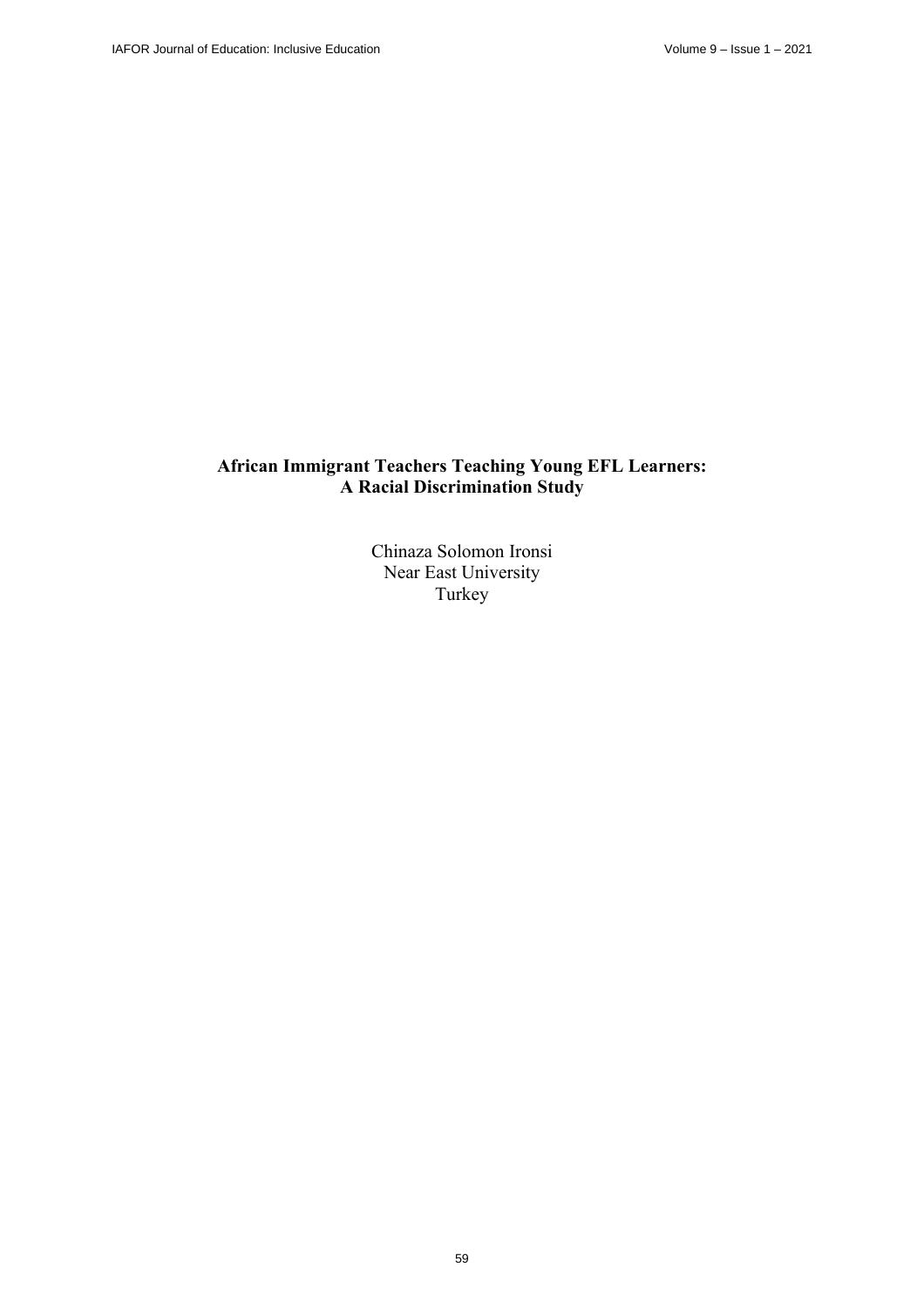#### **Abstract**

Teaching English language to young learners in an English as a Foreign Language/English as a Second Language context could be challenging especially for African immigrants, as they face varying arrays of challenges ranging from low wages, staff abuse, and other racial discriminations. A lot has been written about racially related issues in our school system yet there are limited works of literature that focus on the challenges of African immigrant English as a Second Language teachers with regards to racial discrimination. To investigate this, a mixed-method research design was used to elicit information from 68 African immigrant English as a Second Language teachers, teaching young English as a Foreign Language learners in 3 countries. The participants were purposively chosen after obtaining written and oral consent from them. A structured questionnaire and semi-structured interview questions were instruments for data collection. Reliability and validity checks were carried out before administering the questionnaire. After analysis, a notable finding was that African immigrant teachers felt unaccepted by the host communities and this made it difficult for the English as a Second Language learners to listen to classroom instructions given by these immigrant teachers. Again, the parents of these learners find it difficult to accept African immigrant teachers teaching their children as they deemed them incompetent to teach them. Other findings of the study were vital in making pedagogical conclusions on racial discrimination issues encountered by African immigrant English as a Second Language teachers. The ways forward for an all-inclusive educational system devoid of ethnic, religious, sexuality and racial issues were suggested.

*Keywords*: African immigrants, English as a foreign language, English as a second language, inclusive education, racial discrimination, racism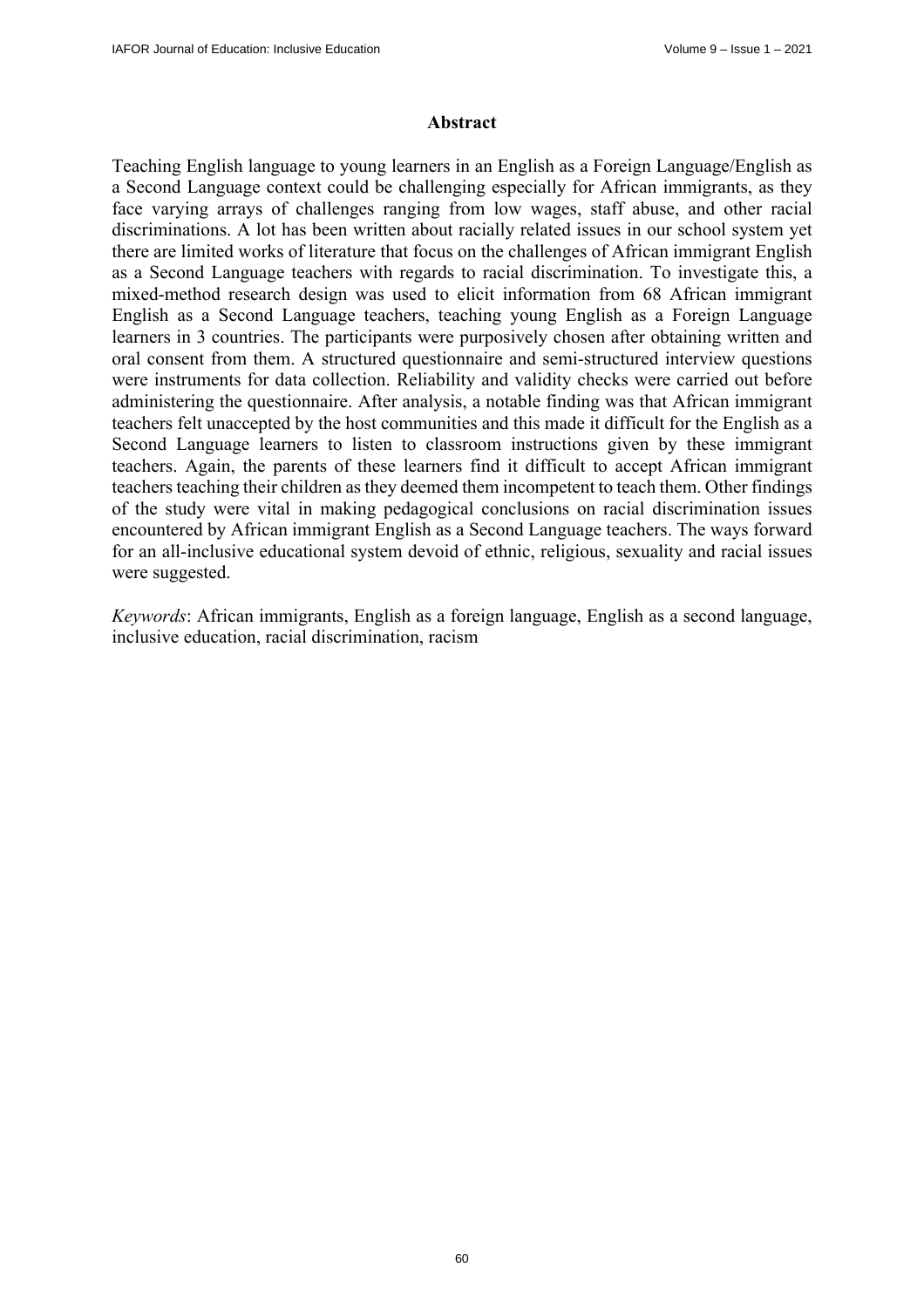#### **Introduction**

Research on all-inclusive education has a long tradition, yet it seems that a lot of these studies focus on learner- centered issues of color, gender, sexuality, ethnicity, culture, religion, disability and many more. For decades, one of the most popular ideas in social justice related educational literature is the idea that everyone, regardless of color or race, should benefit equally from educational services without discrimination or any form of social injustice (Shum et al., 2020). Recent developments have revealed that African immigration statistics increased over the years resulting from individuals of other countries moving from their location to different destinations especially to the US, UK, and across Europe (Clemens et al., 2018; Fouka et al., 2020; Ousey & Kubrin, 2013). It is recorded that in the United States alone, the African immigration population grew to over 47 million in 2015 which represents over 18% of 244 million immigrants all over the world (Organization for Economic Co-operation and Development, 2015). Switzerland and Canada have 24.9% and 21.9% of the entire world immigrants (Österreichischer Integrationsfonds, 2016) which shows the popular destinations of these immigrants. Because of this growing African immigrant populace, there is a high demand for job and employment even though a lot of countries promulgate special labor policies that make the employment of these African immigrants difficult (Huot et al., 2020; Udah et al., 2019).

In the past several decades, the United Nations has played an important role in ensuring that immigrants all over the world are treated with care as they acknowledge that most of them could be victims of war and economic hardship from Syria, Afghanistan, Nigeria, Libya, Somalia and many other countries (OECD, 2015; Rattansi, 2020). The calls for equality and social justice have continued, especially with regards to employment and acceptance of these African immigrants into the societies into which they have migrated. Though these calls have been consistent, little has been achieved, especially in education, as stories of forced labor, payment inequalities, abuse, rape and racism continue to hover. Many writers have written in this field in a bid to expose the ills happening to migrant parents and their children living abroad, yet it seems that little or nothing is being done to minimize the level of abuse, discrimination and educational social injustice meted out to these African immigrants (DeCuir-Gunby, 2020; Maguire-Jack et al., 2020; Park et al., 2020). This field of study is sometimes referred to as educational social justice, yet it is a field of study that deals with issues of abuse, racism, and violence against people of color. This field has gradually broadened to cover African immigrants' children and their parents living abroad. A new dimension of this study focuses on African migrant English as a Second Language (ESL) teachers who are living and working abroad, facing terrible working conditions while working with their colleagues of different races and ethnicity.

Specifically, it is tougher for immigrants from an ESL country (English is a national language) who are to teach children from an English as a Foreign Language (EFL) country (English is not a native language) as there have been several recorded issues of abuse and racist discrimination in these areas (Kachru, 1992; Woo et al., 2020). Several countries have promoted employment policies which specify jobs that migrants can do and the ones they cannot do (Hayes et al., 2020; Wingfield & Chavez, 2020), again emphasis being placed on certain salary ranges of African immigrants and working conditions while working abroad (Shum et al., 2020). Studies have shown that these policies have never considered educational qualification or different arrays of competencies before making such policies (Bastos et al., 2014; Joseph et al., 2020; Rattansi, 2020). A previous study suggests that countries hosting African migrants deserve a right to protect and provide jobs/ employments to their citizens yet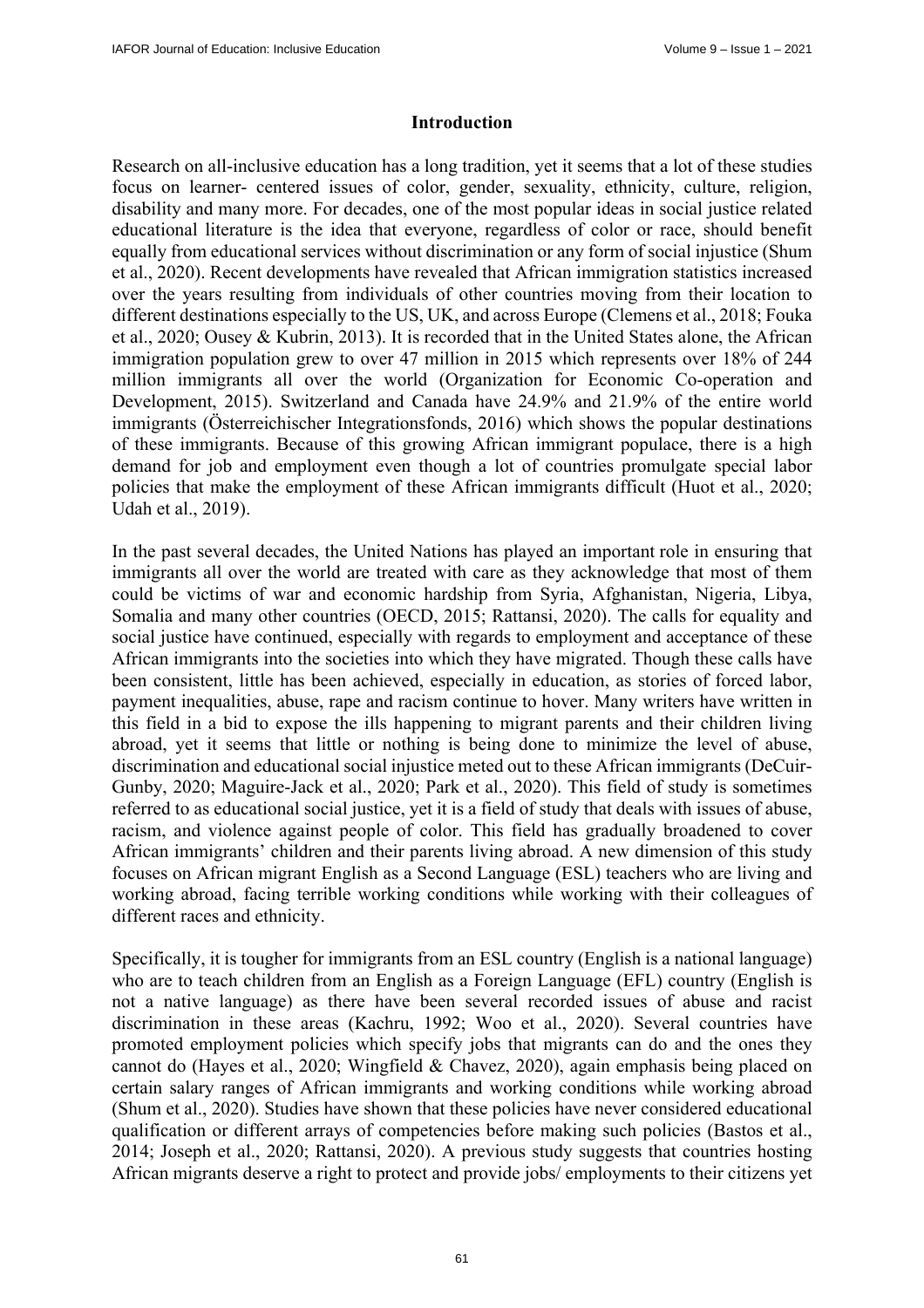embracing the doctrine of equality and social justice to treat others equally and in fairness (Henson et al., 2013; Renyet al., 2020).

A myriad of problems continues to arise from underpayment, abuse, long hours of work, and issues of discrimination in the workplace (Bayor, 2018; Esses, 2020; Zhou et al., 2016). This is a complex problem that requires urgent attention as there is little or no previous research focusing on issues affecting African immigrant ESL teachers and their challenges. There has been less previous evidence in the literature that unveils these issues as it seems that most works of literature focus largely on discrimination and abuse related issues as affecting immigrants from different ethnic groups. One way to overcome these problems is through thorough research which may help alleviate if not eradicate these issues of racial discrimination among African immigrants. The aim of this study was to examine and investigate the challenges of African immigrant ESL teachers teaching EFL learners, eliciting information from them on their challenges at work. This will foster social justice and ensure all-inclusive education both for the students and the teachers.

#### **Literature Review**

Literature on all-inclusive education strongly suggests embracing equity and equality for all across the educational sector. Many authors have argued that maintaining ethnic homogeneity with regards to citizens working in their country versus immigrants working abroad has continued to be an issue of serious debate (Arendt, 2020; Small & Pager, 2020; Wingfield & Chavez, 2020). For example, recent research suggests that job applicants with foreign-sounding names have 30% of less chances of getting jobs in Belgium as compared to the ones with African-sounding names (Statistik Austria, 2017), yet previous research showed that in the Netherlands, especially around 2015, out of 4 recruiting agencies, three are likely to recruit white employees rather than foreigners whereas African immigrants are less likely to be employed in same job regardless their qualifications (Arseneault, 2020; OECD, 2016; Park et al., 2020; Statistik Austria, 2017). Again, seminal contributions have been made by educational researchers on social justice related topics and they assert that in countries like Finland, United Kingdom and other European countries, job and employment opportunities do rely mostly on tedious and informal process that are difficult for ethnic minorities (Edwards & Ortega, 2016; Statistik, 2017).

Furthermore, certain labor policies ensure that qualified African immigrants are not employed (Arendt, 2020; Bevelander, 2020; Brell et al., 2020).For example, in Denmark, United Kingdom, and Spain, high rates of over-qualification cases exist, African immigrants are usually under-represented in managerial positions and in Germany they are represented in lowest ranks of the earnings with 25% income less than the national net income (Devakumar et al., 2020; Maguire-Jack et al., 2020;Statistik Austria, 2017). There have been numerous studies that investigated and unveiled that people of African descent and immigrants in Portugal are over-represented in the secondary labor market with low skills, fewer opportunities, job insecurities, and low salaries (Wingfield & Chavez, 2020;Small & Pager, 2020), yet it is reported that 28% of migrant women of African descent hold a university degree compared to 28% of Spanish women without appropriate competencies and qualifications (Huijnk & Andriessen, 2016; Kim et al., 2020; United Nations, 2015; Small & Pager, 2020). Previous studies have also shown clearly that in Poland and Cyprus, African immigrant workers do earn less as compared to citizens (Department of Industrial and Employment Relations, 2014; United Nations, 2015).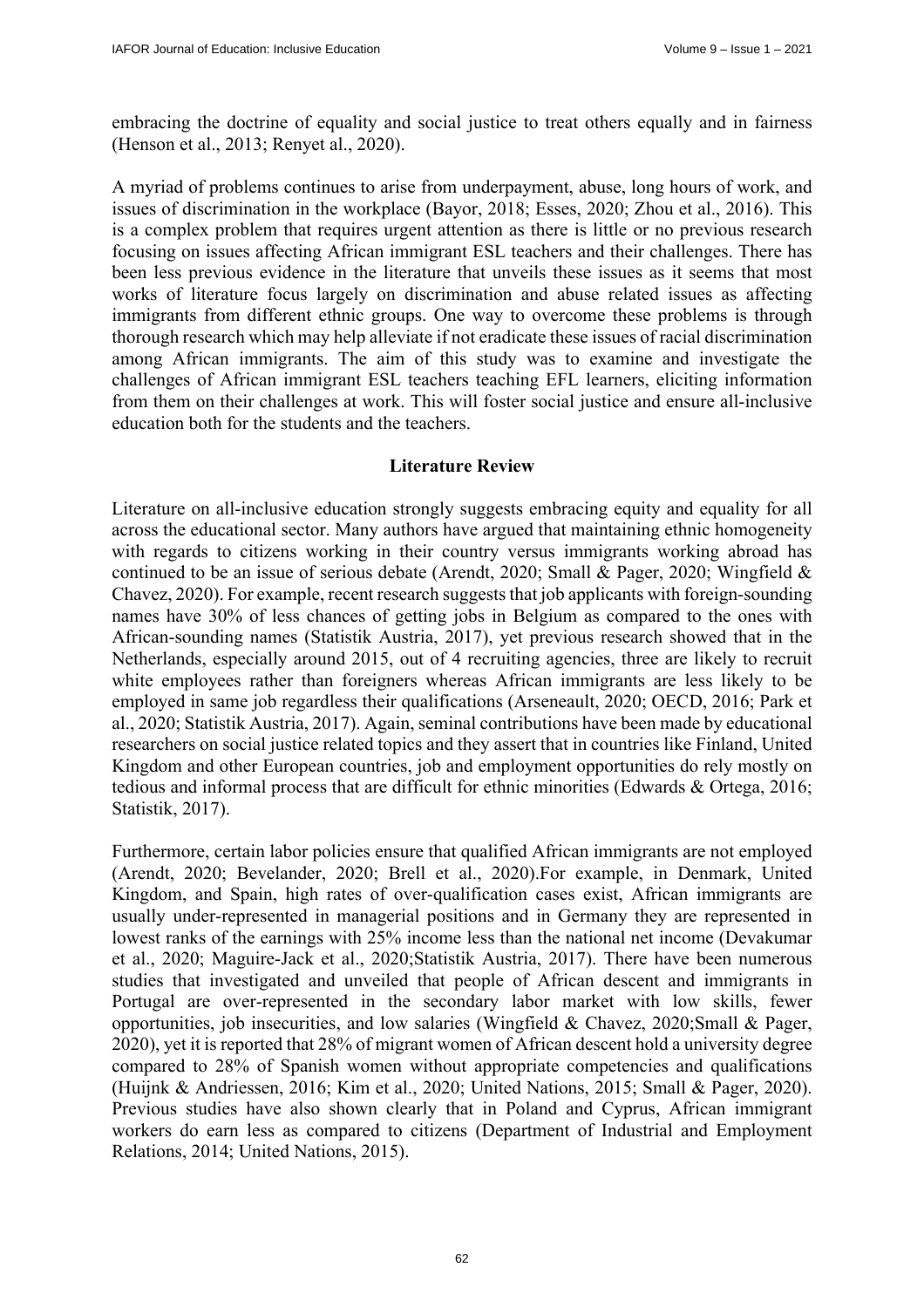However, while there are other looming issues in language teaching and learning like student engagement strategies for online education, anxiety related issues, and the need for improved language teaching methodologies (Diane, 2019; Hanifa, 2018; Ironsi, 2020), several studies reiterate that racial prejudice and discrimination issues continue to loom. Prior research suggests that in Estonia and Hungary, African refugees have been severely exploited by their employers and colleagues, and there are other cases where African refugees experience racial abuse at work (Edwards & Ortega, 2016; United Nations, 2015). In Ireland, there are 31% of racism –related issues, 40% of these cases are affiliated with victims being Muslim or African (BBC News, 2017; Department of Industrial and Employment Relations, 2014). Studies have explored challenges of ESL teachers working abroad, and they affirm that issues of racial discrimination are still lingering in developed countries which should be leading in the fight against racial injustices in their societies (Arseneault, 2020; Newton et al., 2020). Yet it is well documented in studies that racial related issues are visible among non-native teachers teaching abroad, most of these studies have claimed that ESL teachers experience difficulties while trying to teach abroad, these difficulties are mainly on issues of injustices at workplace, underpayment, racial abuse and other social injustices (Newton et al., 2020; Rao & Chen, 2020; Schlein, 2020).

#### **Present Study**

Literature has shown that issues of racial discrimination in workplaces, as faced by African immigrants, continue to grow rapidly over the years. Some authors have also suggested that while host countries of African migrants ensure adequate employment opportunities for their citizens, employment opportunities with equitable salary scale and appropriate working conditions should be made available for migrants (Kang & Harvey, 2020; Park et al., 2020). Several authors have recognized that proper labor policies should be made to reduce and possibly eliminate issues of racial discrimination among the African teaching workforce in other countries (DeCuir-Gunby, 2020; Starck et al., 2020). Studies of equity in the workplace are well documented, it is also well elaborated in literature that special positions, either administrative or managerial, should not be open for only citizens rather for all in the workforce (Pizarro & Kohli, 2020; Starck et al., 2020). For example, research has provided evidence for the disparity in wages, working hours, and conditions of African immigrant workers (Bastos et al., 2014; Henson et al., 2013; Sheehan et al., 2019). While a lot has been written on social injustices affecting African immigrants, it seems that little has been known with regards to African immigrant ESL teachers teaching young EFL learner at EFL countries. Several questions regarding racial discrimination and social injustice among African ESL teachers teaching in EFL countries to a larger extent remain to be addressed. One way to address these gaps would be to conduct a study that investigates the challenges of African immigrant ESL teachers teaching EFL learners in EFL countries. Additional studies to understand more completely the key tenets of all-inclusive education focusing on African immigrant ESL teachers, especially with regards to racial discrimination related issues, are required. This will assist in ascertaining if these cases of racial discrimination are experienced by African immigrant ESL teachers or not. To discuss this topic thoroughly, 3 research questions were investigated:

- 1. What are racial discrimination related issues at your workplace as an ESL teacher?
- 2. What are your opinions as an ESL teacher on racial discrimination at your workplace while teaching English to young EFL learners?
- 3. What are your personal experiences as an ESL teacher concerning racial discrimination in the workplace while teaching EFL learners?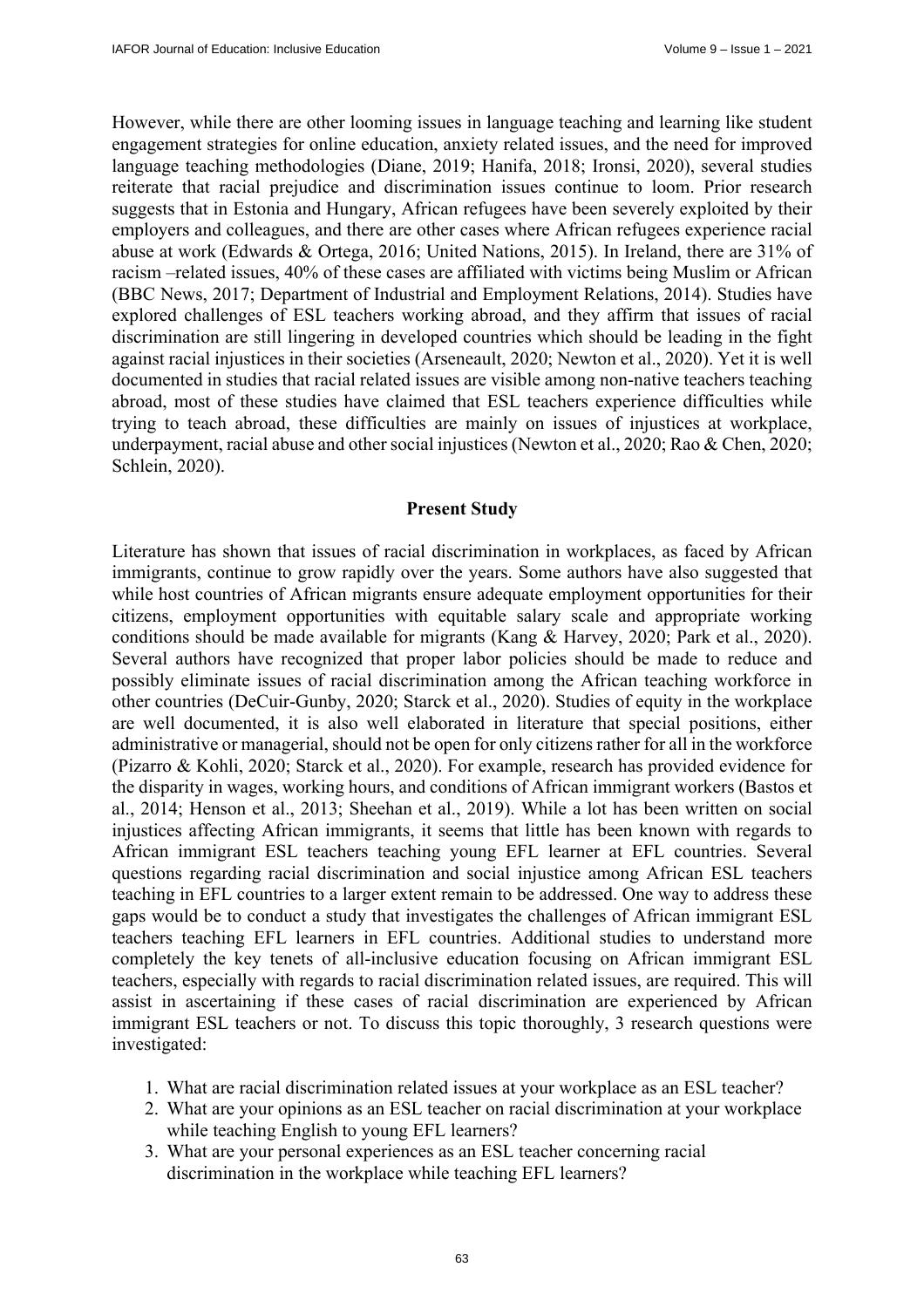## **Method**

## **Research Design**

A mixed-method research design that makes use of questionnaires and interviews in collecting both qualitative/quantitative data was adopted for this study. This research design was deemed fit for this study as it will assist in eliciting information from the participants on their experiences and opinion on racial discrimination in the workplace especially as teachers of African descent. The study was carried out over two years to ensure adequate data collection from the participants residing in different EFL countries. Three immigration destinations for African immigrants were chosen for this study: Turkey, North Cyprus, and Luxembourg. The study made use of research assistants for data administration and collection.

## **Participants**

Three groups of participants were recruited for the study; they include African immigrants residing in Turkey, North Cyprus, and Luxembourg. 68 participants were purposively chosen to participate. Inclusion criteria for participants to be selected were:

- All participants must be African immigrants;
- The participants must be residents of Turkey, North Cyprus, or Luxembourg;
- The participants must be English language teachers;
- The teachers must have been teaching English language for a minimum of 5 years;
- All participants must have originated from African ESL countries;
- All participant must provide oral and written consent to participate in the study before its commencement.

During the interview session, the identities of the participants were coded for anonymity purposes as G1 to G23 for participants from Turkey, D1 to D15 for participants from North Cyprus, and B1 to B30 for participants from Luxembourg.

## **Data Collection**

Questionnaires and interviews were the major instruments for data collection. The questionnaires were adapted from the workplace discrimination inventory (WDI) and everyday discrimination scale (EDS). The inventory was restructured and re-worded to meet the objectives of this particular study. The questionnaire was divided into two parts. Part A focused on eliciting information about racial discrimination-related issues in the workplace, while Part B focused on the opinions of participants about racial discrimination in the workplace. Part A was a Likert scale of Always (5) Often (4) Sometimes (3) Rarely (2) Never (1) while part B was a Likert scale of (5) Strongly agree (4) Agree (3) Neutral (2) Disagree (1) Strongly disagree.

This instrument was face validated by three experts from a private university residing in the three countries adopted for this study. Afterwards, the instrument was piloted with 15 African ESL immigrant teachers residing in North Cyprus who were randomly chosen. After analyzing the result from the pilot study, a Cronbach alpha index of 0.88 was obtained which was an indication that the instrument was reliable to measure what it intended to measure. This was finally adopted as the instrument and utilized for the study.

The interview questions were also reviewed by 2 university lecturers before use. The interview questions were derived from the last research questions which focus on the personal experiences of the participants on racial discrimination at work. 15 participants randomly chosen from the three countries were recruited for the interview session. The researcher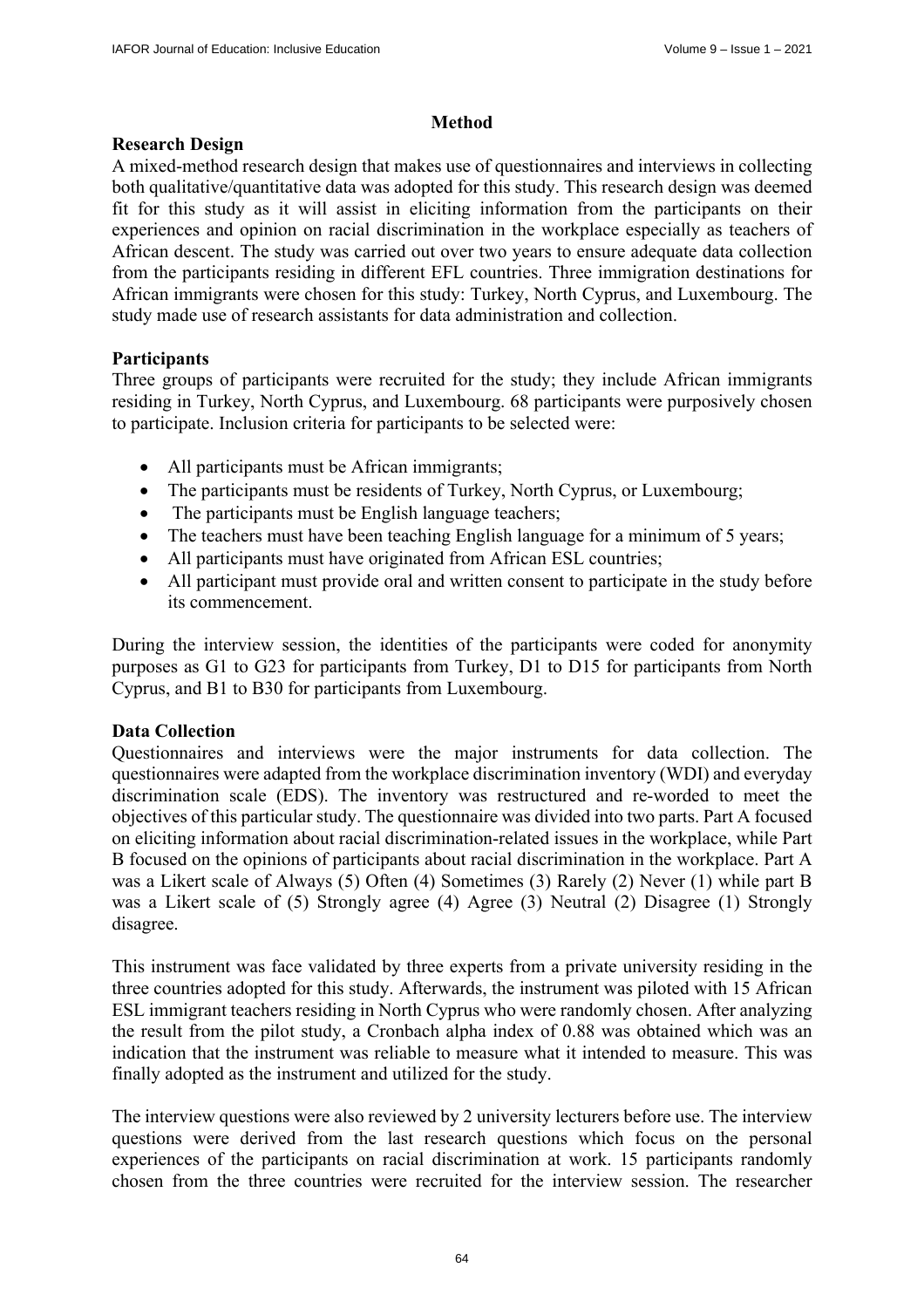ensured that 5 participants were equally chosen across the 3. They were coded for anonymity. The interview sessions were carried out through the use of Zoom due to the distance between the researcher and the participants. Permission was obtained from the interviewees to record all the sessions before commencing the interview. An extra recorder was used to prevent data loss, and the interview lasted for 2 hours 56mins 20 secs.

#### **Data Analysis**

After administering the questionnaire, data were collected and analyzed using descriptive statistics to determine mean responses of the participants on the question items. while the interview was analyzed through thematic analysis. The questions were transcribed and analyzed by uncovering themes that occur at regular frequencies. The researcher familiarized himself with the themes, then the themes were coded, analyzed, and presented in tables. The results obtained from the study are presented below.

### **Findings and Results**

### **RQ 1: What are racial discrimination related issues at your workplace as an ESL teacher?**

| Scale                                                                  | N  | M    | <b>SD</b> |
|------------------------------------------------------------------------|----|------|-----------|
| Parents of student ask question and complain about my competence       | 68 | 4.12 | 0.32      |
| I am accepted easily by the educational community                      | 68 | 2.25 | 1.76      |
| I work more hours than other colleagues at my workplace                | 68 | 4.80 | 0.49      |
| More duties are assigned to me than to other colleagues                | 68 | 4.72 | 0.52      |
| There is a disparity in wages paid to me compared to others            | 68 | 4.37 | 0.54      |
| I experience racism from other colleagues                              | 68 | 4.52 | 0.63      |
| I experience racist comments from student                              | 68 | 4.23 | 0.58      |
| I am treated differently from others by the management                 | 68 | 4.54 | 0.34      |
| I am not promoted like others from a different race or ethnic group    |    | 2.08 | 1.72      |
| Labor policies are implemented equitably across all race/ethnic groups | 68 | 2.66 | 1.34      |

Table 1: Mean responses on racial discrimination related issues at the workplace

N: Number of Participants, M: Mean, SD: Standard Deviation

Table 1 presents the mean responses of participants on the racial discrimination related issues they faced at their workplace. When the participants were asked the extent to which parents of students asked questions or complained about their competence, a mean value of 4.12 (0.32) was obtained which was an indication that the participants thought that parents of students often did so. With regards to how easily they are accepted by the educational community, a mean value of 2.25 (1.76) was obtained showing that they were rarely accepted by the educational communities of their host countries. In terms of working hours, assigning more duties and disparity in wages paid to African migrant teachers, a mean value of 4.80 (0.49), 4.72 (0.52), and 4.37 (0.54) were obtained which was an indication that the participants experienced these racist attitudes and dispositions at their workplace. Again, with regards to issues of racism by colleagues, racist comments by a student, being treated differently by management, a mean value of  $4.52(0.63)$ ,  $4.23(0.58)$ , and  $4.54(0.34)$  was obtained for these items.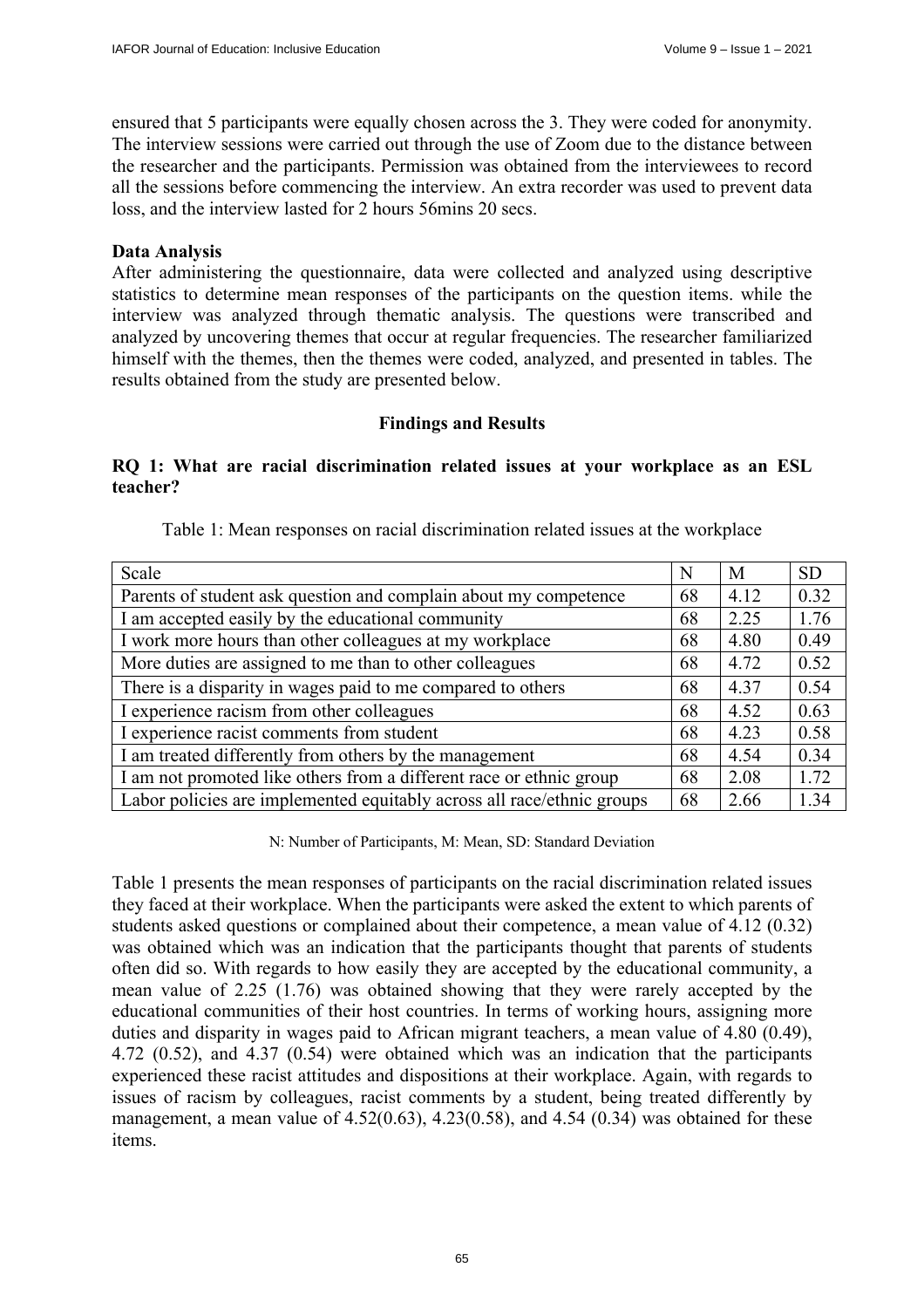A mean value of 2.08(1.72) was obtained when the participants were asked if they were promoted as compared with other colleagues. Their response does show that they were not given promotions as compared to other colleagues. With regards to equitability in implementation of labor policies across all races and ethnic groups, a mean value of 2.66 (1.34) was obtained which indicates that there was never fairness and equitability towards the implementation of labor policies in their host countries.

## **RQ2: What are your opinions as an ESL teacher on racial discrimination in your workplace while teaching English to young EFL learners?**

| Table 2. Mean responses on opinions of participants on racial discrimination at workplace |  |  |  |
|-------------------------------------------------------------------------------------------|--|--|--|
|                                                                                           |  |  |  |

| Scale                                                                 | N  | M    | <b>SD</b> |
|-----------------------------------------------------------------------|----|------|-----------|
| I can express different opinions without major conflict at work       |    | 2.50 | 1.58      |
| I witness issues of racial discrimination at my workplace             | 68 | 4.52 | 0.66      |
| I have problems talking with co-workers who are different from me     | 68 | 4.62 | 0.52      |
| I have problems being listened to by students different from my color | 68 | 4.11 | 0.42      |
| My students adhere to my instructions while teaching                  | 68 | 1.80 | 1.57      |
| I feel comfortable discussing with my students' parents               | 68 | 1.19 | 1.82      |
| My students' parents accept the way I teach their children            | 68 | 1.45 | 1.58      |
| I am treated fairly regardless of my color and identity               | 68 | 2.60 | 1.52      |
| We receive equal wages with other colleagues                          | 68 | 2.57 | 1.59      |
| I am treated fairly with regards to extra working hours               | 68 | 1.65 | 1.75      |

#### N: Number of Participants, M: Mean, SD: Standard Deviation

Table 2 presents the responses of participants on their opinions on racial discrimination in the workplace. The table shows that when the participants were asked if they were able to express different opinions without major conflict at work, a mean value of 2.50 (1.58) was obtained which indicates that they could not express their opinions without conflict at the workplace. With regards to witnessing issues of racial discrimination at the workplace, having problems talking with co-workers different from them, and listening to by students of a different color, a mean value of  $4.52(0.66)$ ,  $4.62(0.55)$ , and  $4.11(0.42)$  was obtained which shows that the participants agreed that they faced racial discriminations at the workplace, had problems talking with co-workers and had issues were students would not listen to them as a result of their color. Also, it is obvious through the table that the participants thought that the students did not adhere to their instructions, the participants did not feel comfortable discussing with parents of student neither did the parents of the student accept the way they teach, a mean value of 1.80(1.57), 1.19(1.82) and 1.45(1.58) was obtained for these items. With regards to being treated fairly in the workplace and receiving equal wages with other colleagues, a mean value of 2.60(1.52) and 2.57(1.59) was obtained for these items which is a suggestion that the participants disagreed on these items. Also, they were not treated fairly with regards to extra working hours at the workplace, a mean value of 1.65(1.75) was obtained which indicates this.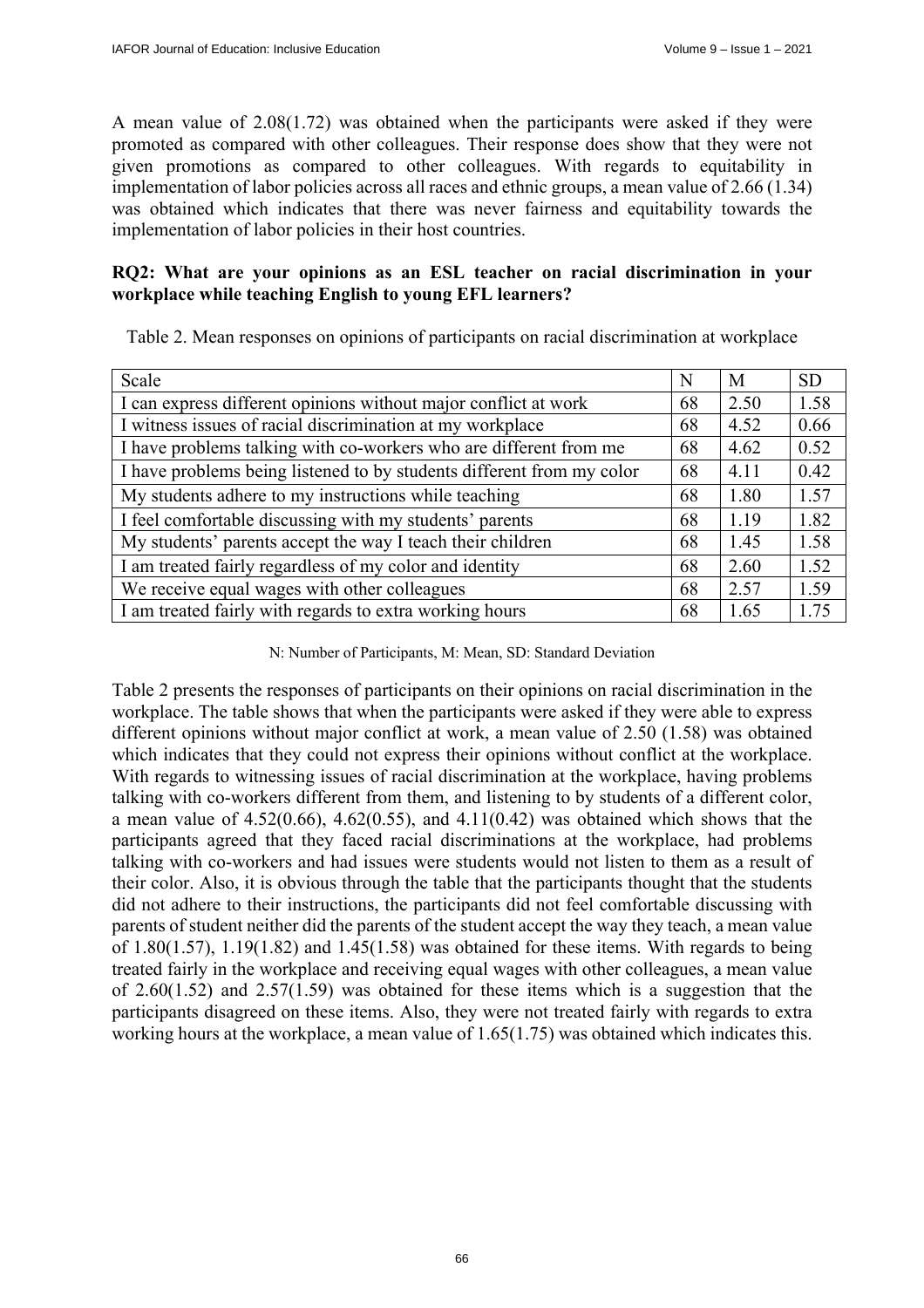### **Interview Results**

## **RQ3: What are your personal experiences as an ESL teacher concerning racial discrimination in the workplace while teaching EFL learners?**

Table 3. Personal experiences of African ESL teachers concerning racial discrimination in the workplace?

| <b>Themes</b>                                      |  |
|----------------------------------------------------|--|
| Different labor policies across race/ ethnic group |  |
| More working hours for African teachers            |  |
| The disparity in wages across race/ ethnic group   |  |
| Acceptance among colleagues                        |  |
| Students do not listen to African teachers         |  |

A careful observation of Table 3 shows that 5 themes were extracted from the interviewees' responses to their experiences about racial discrimination at the workplace. The themes extracted include: different labor policies across race/ ethnic groups; more working hours for African migrant teachers; disparity in wages across race/ ethnic groups; acceptance among colleagues; students listen less to African teachers. The table shows that there were different labor policies across different race and ethnic groups, a further indication of this is shown in the comments of interviewees.

*It was so glaring that they implemented different labor laws on us because of our race and color… this is unacceptable* (G20).

*…a lot has been said about racial discrimination but it is obvious that their labor laws do not replicate that* (G17).

*while protecting jobs for your citizens, you must take care of the working class regardless of their color and race but this is practiced here (*B26).

Again, while the participants complained about the differences in labor policy across race and ethnic groups, they emphasized that it was so evident that they work for longer hours than others in the same workplace yet most labor policies tend to favor others.

*We are here working for longer hours and yet we get little or nothing as pay compared to our colleagues with similar competence and qualification like us, they get well paid* (D14).

*We are not different in any way, we all are humans and deserve to be treated fairly, I put in more hours at the workplace than my colleagues yet it seemed they are better favored than me, this demotivates me but there is nothing I can do about it* (D1).

*It is unfair to think that we put in more working hours as compared to our colleagues yet they get a fair wage than us, yet most policies favor them, this is not appropriate* (G4).

It was obvious that the African migrant teachers put in longer working hours yet they feel cheated by the labor policies. Their comments were pointers to the fact that despite the long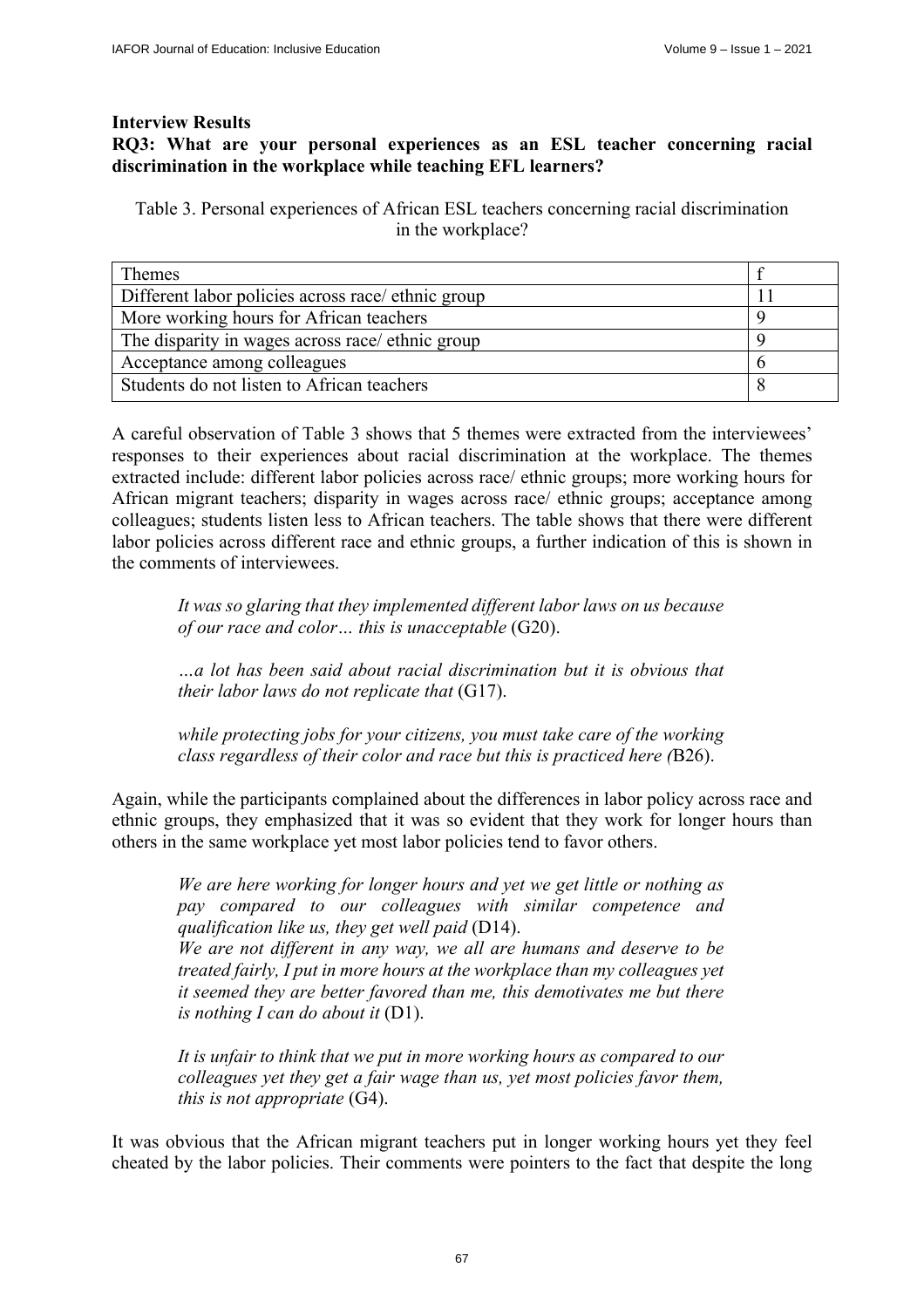hours of work, there were issues of wage disparity. An interviewee narrated his ordeal with regards to wages:

*I worked severally in a lot of institutions here and it is so clear that there are differences in the wages of migrants especially blacks as compared to the white. I worked in a school and they paid me less regardless of my qualification as a Master of Art holder and while I was embarking on my Ph.D. program. I was seriously underpaid and made to work more than colleagues with little or no qualifications. I can say that I was competent and qualified to be the head-teacher yet the head-teacher had only B.SC in education which was equivalent to my BSC (ED) that I had.* (D15).

By and large, the issues of racial discrimination continue in our society as experienced by the interviewees. There are also cases where students of color do not adhere to instructions of African migrant teachers. Sometimes there were cases where students even made racist and derogatory comments to the African migrant teachers and when reported to the school management, appropriate disciplinary measures were not taken to inhibit such attitudes and dispositions.

*I constantly experienced students disregarding my instructions while I was teaching and nothing was done when this was reported to the management (D15).* 

*The management always have a way to deal nicely with issues of racism, disobedience, and disrespect to African teachers (D8).* 

*I was constantly called an abusive name by some of the students especially when I give simple instruction while teaching (G8).* 

*Students call me "Arap" which means slave in Turkish language and this was very disrespectful yet the management implements little or no disciplinary measures (D10).* 

*I am often being neglected when I give certain instructions, most times I threaten to call other white skin teachers when they disrespect me. This shows that they are more scared of the white teacher than we black, that's terrible (D8).* 

*Students often write me derogatory emails and when I report this to management, they often do nothing to mitigate this act (D18).* 

*Students neglect my instructions and in most cases report to higher departmental officers who write me to question my actions instead of reprimanding them for their unruly actions (G22).* 

*I must say that this country accepts all race and ethnics into their workforce, there is little or nothing about racial issues here to be honest (B4).*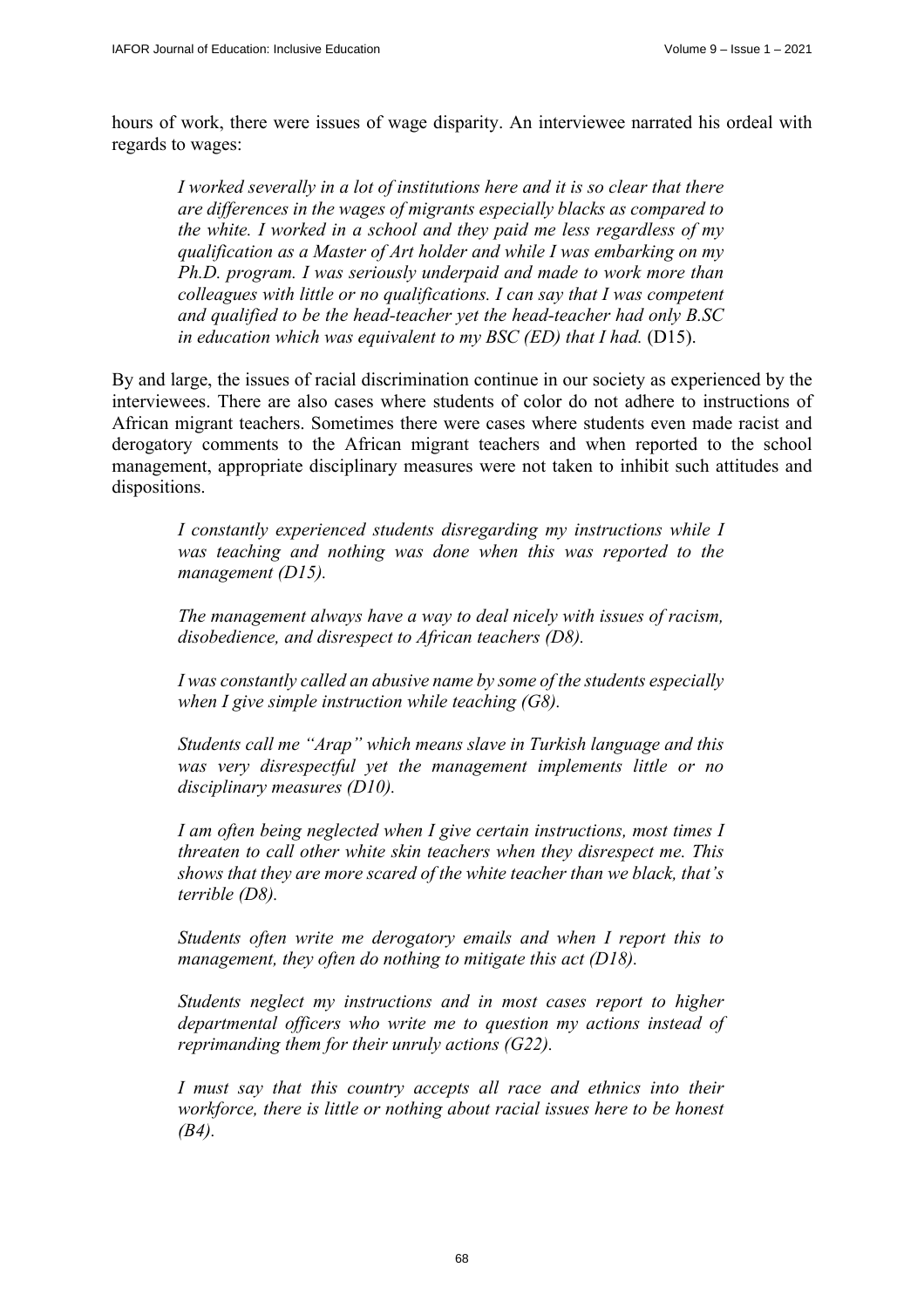A careful and critical review of these comments does show that issues of racial discrimination at the workplace, especially in our educational institutions are prevalent regardless of the calls by non-governmental agencies to end racism in our societies.

#### **Discussion**

From the data, key findings emerge. The findings show that the participants thought that parents of students often question and complain about their competence. These results go beyond previous reports, showing that such racial discrimination exists and is usually experienced by African immigrant teachers (Bastos et al., 2014; Kang & Harvey, 2020). It was evident that ESL learners do not listen to their African immigrant ESL teachers as a result of their color which invariably would result in negligence to teacher's instructions as well. While this is a novel finding, literature on social injustices has failed to capture this. Surprisingly the study was able to show that African migrant ESL teachers were uncomfortable discussing with their students' parents. While this may be new, it is well documented in studies that inability of host communities of immigrants to accept immigrants into their society affects the level of workplace acceptance and integration among immigrants, especially Africans (Esses, 2020; Mosuga, 2020; Tesfai & Thomas, 2020). This study presumes that this lackadaisical attitude towards acceptance of African immigrants into societies may be likely reason for the discomfort experienced by African ESL immigrant teachers while discussing with the students' parents. More clearly, this presumption is reliant on another remarkable finding of this study which pinpoints that African immigrant teachers were of the perception that their students' parents do not accept the way they teach their children. Yet clearly, studies have shown that there is no justification that the ability to teach is dependent on issues of color, race, gender or immigration status (Dee, 2005; Parks & Kennedy, 2007). These were some novel findings of this study.

Our findings on issues like acceptance of African teachers by the educational community, assigning more duties, and disparity in wages paid to African immigrant teachers, at least hint and support the opinion of similar studies that these issues exist at the workplace (Henson et al., 2013; Sinclair & Warikoo, 2020). This suggests that there is the possibility of racial discrimination among colleagues at a workplace and the present study confirmed the findings of this as there were issues of racism by colleagues, racist comments by the students which is in tandem with the findings of similar studies asserting that some African immigrants do experience racial abuse by their colleagues at the workplace (Park et al., 2020; Sinclair & Warikoo, 2020). Again, it was indicated that in a country like Luxembourg, racial related issues especially as it concerns African immigrant teacher are at the barest minimum. Furthermore, the study unveiled that African teachers were being treated differently by management as a similar conclusion was reached by other studies which suggest same treatments are observed in some workplaces abroad (Bastos et al., 2014; Henson et al., 2013; Sheehan et al., 2019). Another finding was that African teachers were not given equal promotion as compared with their colleagues at the same workplace and this is consistent with what has been found in previous studies that there are usually disparities with regards to the promotion of immigrants to a particular position as such positions are only reserved for citizens (DeCuir-Gunby, 2020; Kang & Harvey, 2020). Generally, it seems that labor policies did not favor African teachers teaching abroad. Overall, these findings are in tandem with findings reported by statistics and studies carried out on immigration policies and racially related issues across Europe (Park et al., 2020; Pizarro & Kohli, 2020).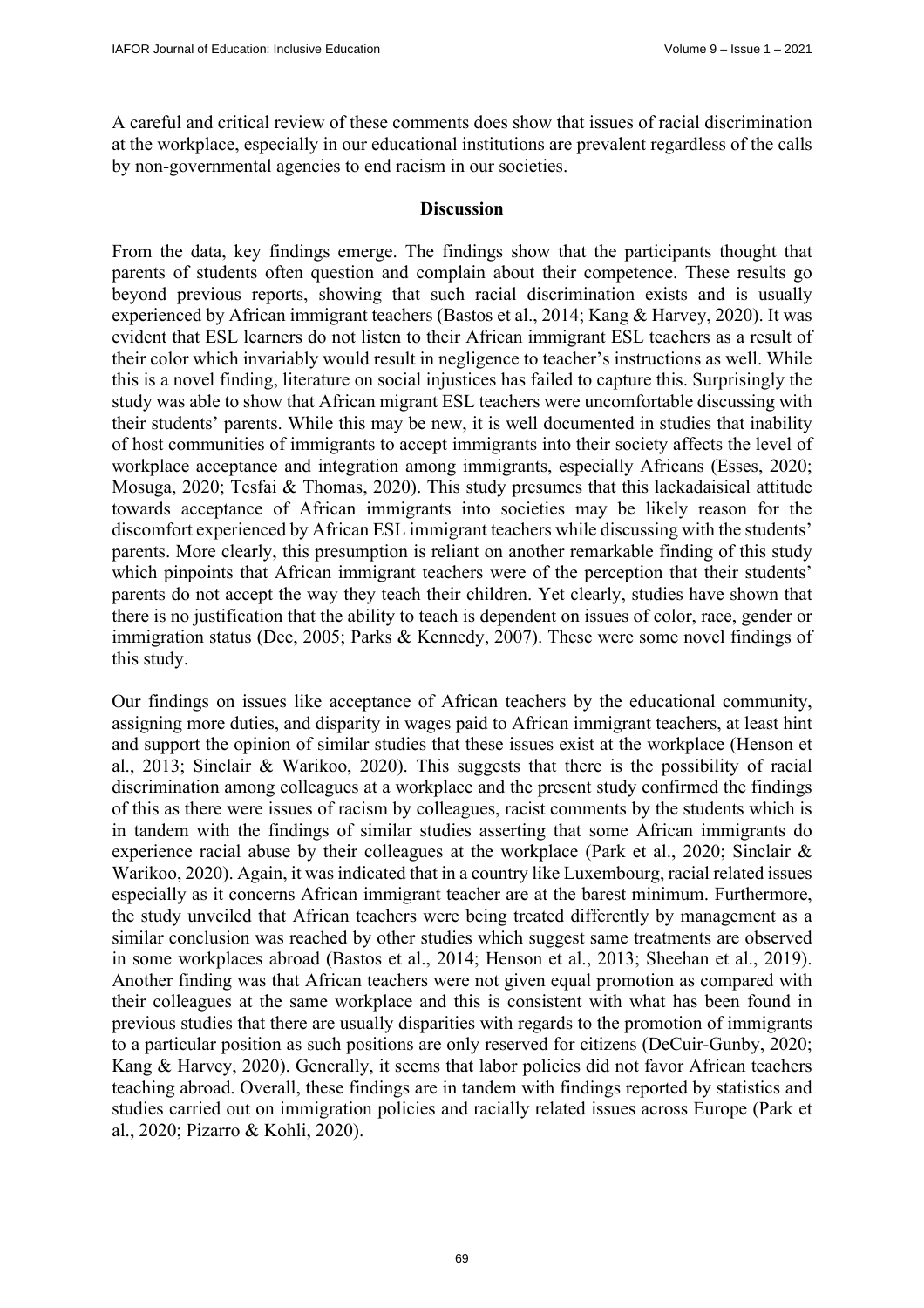It is obvious that the issue of racial discrimination is existent even in our educational systems as teachers of color continue to be victims of these racial dispositions by colleagues, students, and the management. It could be deduced through the comments of the interviewees that African teachers teaching abroad were disadvantaged in many ways while teaching in most European schools despite the continuous call to put an end to racism in the society. This result highlights that though little is being written with regards to racial discrimination among African teachers, the results of this study show that a lot of racial issues exist among African immigrant teachers who are well qualified and experienced yet facing racial discrimination at their workplace. This study upholds that such discrimination does not foster an all-inclusive education which is essential in 21st-century society and thus needs implementation of serious measures to curb these societal inequalities.

### **Conclusion /Recommendations**

The aim of the study was to examine workplace racial discrimination issues among African immigrant teachers in a bid to determine possible ways of enhancing an all-inclusive education for all. The author concluded that African immigrant teachers who are well experienced and qualified experience issues of racial discrimination at the workplace. In summary, this paper argued that though immigrant African ESL teachers are well qualified, they are not promoted like other colleagues at their workplace and while putting in longer hours of work, disparities in wages exist at the workplace with Luxemburg as an exception. In conclusion, it would appear that the labor policies of these host countries are not fairly implemented across different racial and ethnic backgrounds rather enforced to favor their citizen. This allows the conclusion that most host countries formulate labor policies that would favor their citizens more than African immigrants.

Reasonable as it may seem, there is a need to ensure that societies of these immigrants are politically and economically stable to reduce the level at which individuals immigrate from one place to another. Proper labor policies should be formulated to promote the right of African immigrants and other immigrants so that issues of racial discrimination and abuses at workplaces will be reduced to minimal. The remaining issues are subject to fairness as there is a need for immigrant African teachers to be treated fairly among their colleagues at a workplace, after all, works of literature have shown that a correlation does not exist between race and workplace performance. This further validates the conclusion that while there is a need for special workplace positions to be reserved for citizens, competent African immigrants or other immigrants should be allowed to occupy such position and encouraged to work with other towards achieving organizational goals. More generally, issues of racial discrimination should be frowned at especially while fostering an all-inclusive educational system that provides appropriate/conducive teaching and learning environment for all; both for the learner and the teachers.

## **Limitations of the Study**

The major limitation of this study was the sample size of the participants which was relatively small. Also, studies should be conducted which would discuss issues of workplace discrimination among African immigrant teachers teaching at different countries in different continents, this would give a better world perspective on this topic. Again, this study was a perception-based study and like every other perception based studies, perceptions of participants can be influenced by other groups or may lead to a situation where the perceived may not be the factual.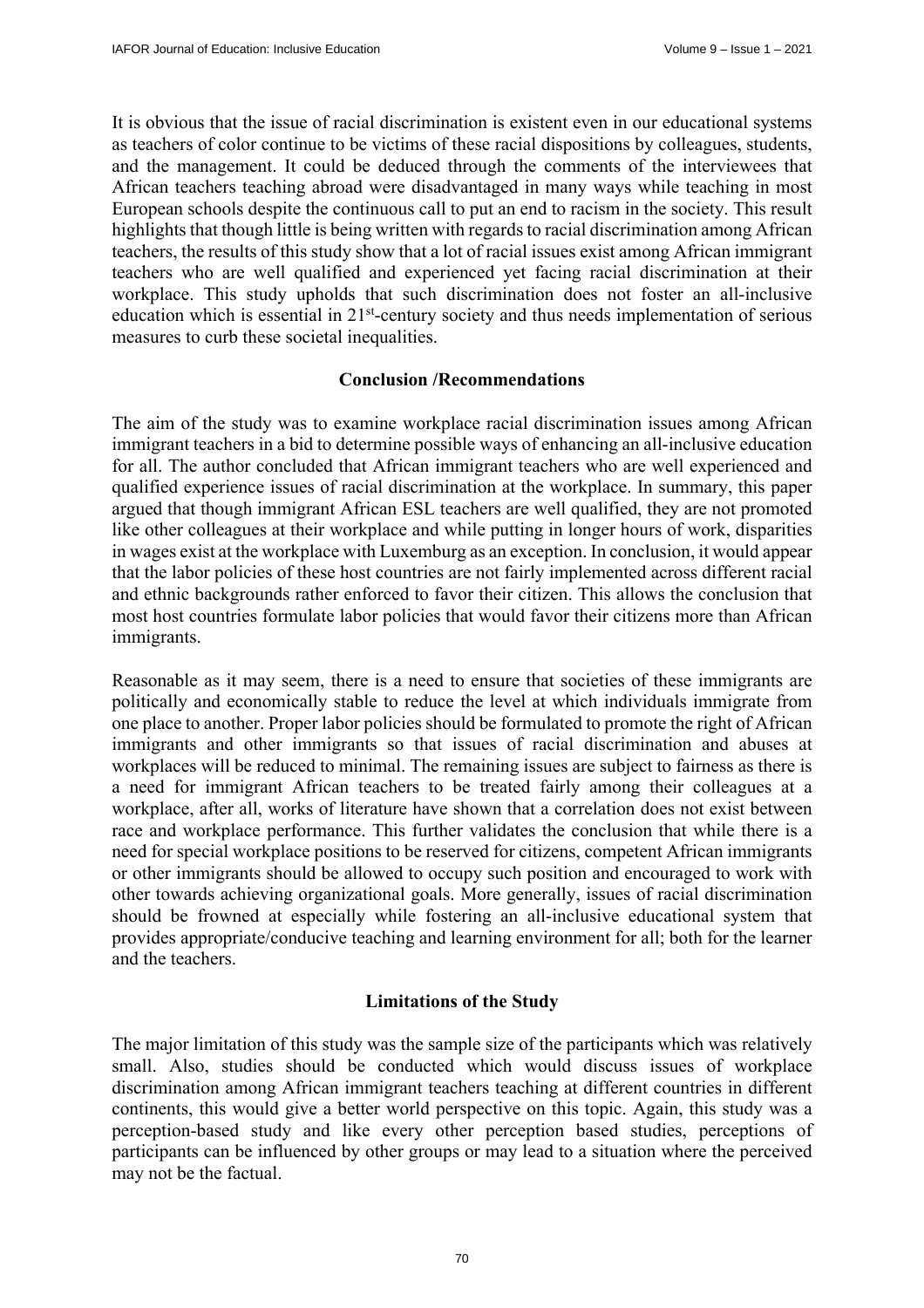# **Acknowledgement**

Special thanks to all the participants that participated during this research, I really do appreciate your efforts. Special thanks to participants from North Cyprus, Turkey and Luxembourg. A special thanks to Prof Mohammad Kesharvaz for your constant encouragement and advice.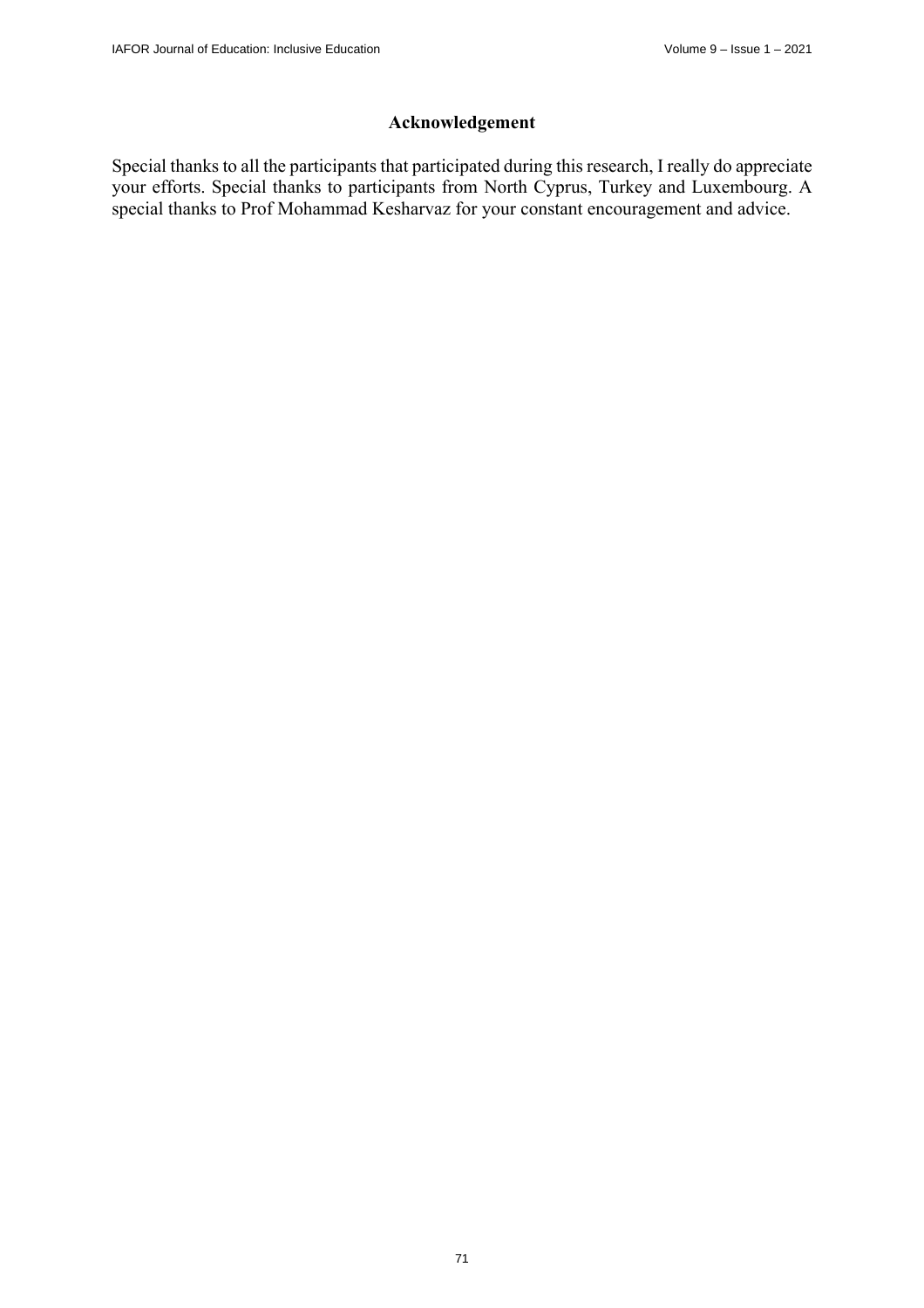## **References**

- Arendt, J. N. (2020). Labor market effects of a work-first policy for refugees. *Journal of Population Economics*, 1–28. <https://doi.org/10.1007/s00148-020-00808-z>
- Arseneault, R. (2020). Intercultural adjustment challenges of Korean and Canadian selfinitiated expatriates in the workplace: An exploratory bidirectional investigation. *International Journal of Cross Cultural Management, 2*(2), 181–199*.* [https://doi.org/10.1177/1470595820915630.](https://doi.org/10.1177/1470595820915630)
- Bayor, S. (2018). The experiences of highly educated Nigerian immigrants in the United States. *Senior Projects Spring* 2018.
- Bastos, J. L., Barros, A. J., Celeste, R. K., Paradies, Y., & Faerstein, E. (2014). Age, class, and race discrimination: their interactions and associations with mental health among Brazilian university students. *Cadernos de Saude Publica*, *30*, 175–186. <https://doi.org/10.1590/0102-311X00163812>
- BBC News (2017). UK unemployment falls to new 42-year low. Retrieved from: <http://www.bbc.co.uk/news/business-40947087>
- Bevelander, P. (2016). Integrating refugees into labor markets. *IZA World of Labor, 216*. [https://doi.org/ 10](https://doi.org/).15185/izawol.269
- Brell, C., Dustmann, C., & Preston, I. (2020). The labor market integration of refugee migrants in high-income countries. *Journal of Economic Perspectives*, *34*(1), 94–121. <https://doi.org/10.1257/jep.34.1.94>
- Clemens, Michael A., Lewis, Ethan G., Postel, Hannah M. (2018). Immigration restrictions as active labor market policy: Evidence from the Mexican Bracero exclusion. *American Economic Review*. *108*(6), 1468–1487. [https:// doi:10.1257/aer.20170765](https://doi:10.1257/aer.20170765)
- Department of Industrial and Employment Relations (2014). The conditions and employment and the level of integration of third country nationals at their place of work. Retrieved [from: https://ec.europa.eu/migrant-integration/librarydoc/the-conditions-and-employment](https://ec.europa.eu/migrant-integration/librarydoc/the-conditions-and-employment-and-the-level-of-integration-of-third-country-nationals-at-their-place-of-work)and[-the-level-of-integration-of-third-country-nationals-at-their-place-of-work](https://ec.europa.eu/migrant-integration/librarydoc/the-conditions-and-employment-and-the-level-of-integration-of-third-country-nationals-at-their-place-of-work)
- DeCuir-Gunby, J. T. (2020). Using critical race mixed methodology to explore the experiences of African Americans in education*. Educational Psychologist*, 55(4), 244–255.<https://doi.org/10.1080/00461520.2020.1793762>
- Dee, T. S. (2005). A teacher like me: Does race, ethnicity, or gender matter. *American Economic Review*, *95*(2), 158–165. <https://doi.org/10.1257/000282805774670446>
- Devakumar, D., Shannon, G., Bhopal, S. S., & Abubakar, I. (2020). Racism and discrimination in COVID-19 responses. *The Lancet*, 395(10231), 1194. [https://doi.org/10.1016/S0140-6736\(20](https://doi.org/10.1016/S0140-6736))30792-3
- Diane, L. (2019). *Techniques and principles in language teaching*. Oxford University Press.
- Edwards, R. & Ortega, F (2016). The economic contribution of unauthorized workers; An industry analysis. *NBER Working Paper No*. 22834. <https://doi.org/10.3386/w22834>
- Esses, V. M. (2020). Prejudice and discrimination toward immigrants. *Annual Review of Psychology*, *72*, 503–531.<https://doi.org/10.1146/annurev-psych-080520-102803>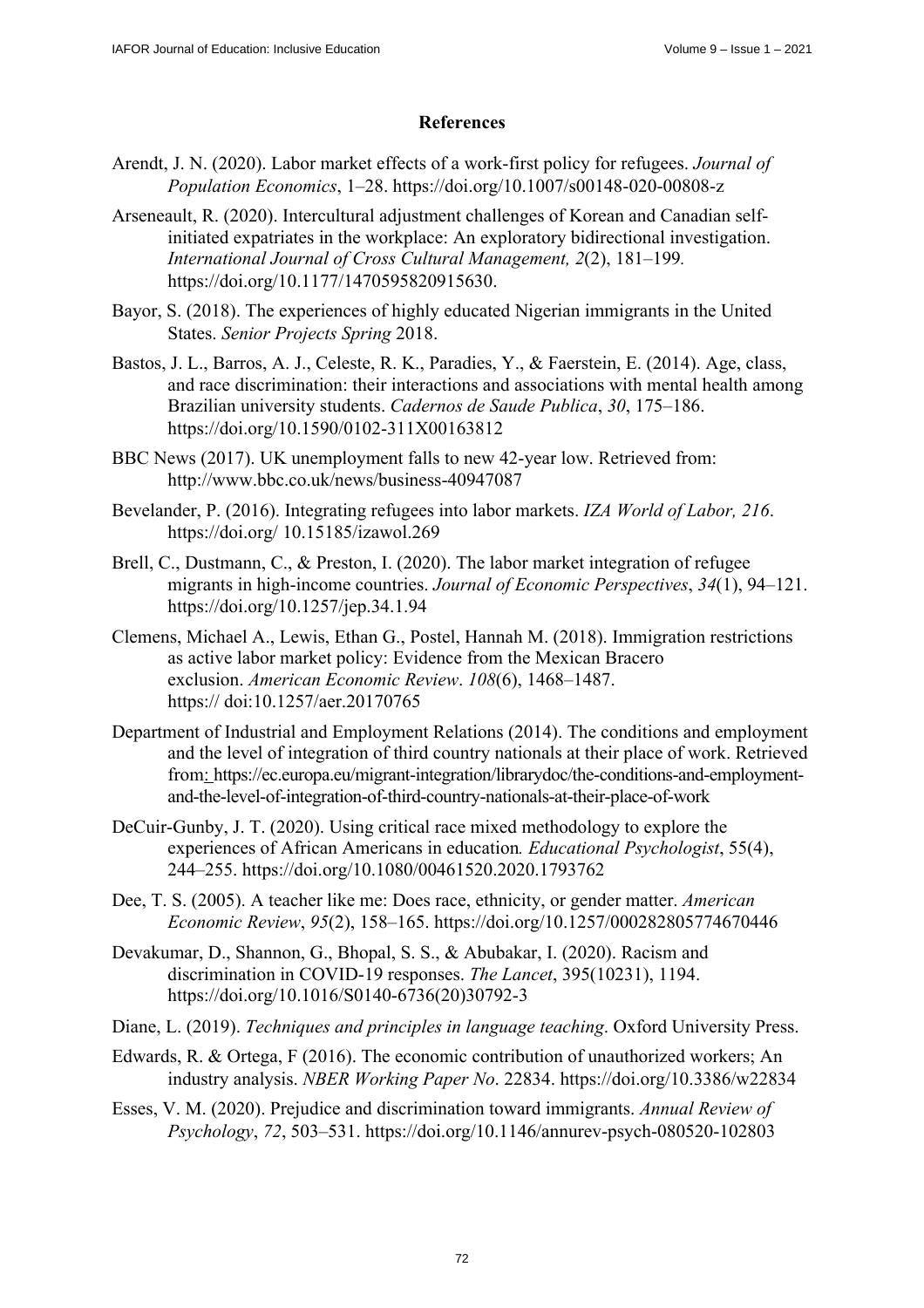- European Union Agency for Fundamental Rights. (2017). *Second European union minorities and discrimination survey*. Retrieved from: [http://fra.europa.](http://fra.europa)  eu/en/publication/2017/eumidis-ii-main-results.
- Hanifa, R. (2018). Factors generating anxiety when learning EFL speaking skills. *Studies in English Language and Education*, *5*(2), 230–239. <https://doi.org/10.24815/siele.v5i2.10932>
- Huot, S., Cao, A., Kim, J., Shajari, M., & Zimonjic, T. (2020). The power of language: Exploring the relationship between linguistic capital and occupation for immigrants to Canada. *Journal of Occupational Science*, *27*(1), 95–106. <https://doi.org/10.1080/14427591.2018.1534136>
- Fouka, V., Mazumder, S., & Tabellini, M. (2020). From immigrants to Americans: Race and assimilation during the great migration. Harvard Business School BGIE Unit Working Paper No. 19-018. <https://doi.org/10.2139/ssrn.3242111>
- Hayes, T. L., Kaylor, L. E., & Oltman, K. A. (2020). Coffee and controversy: How applied psychology can revitalize sexual harassment and racial discrimination training. *Industrial and Organizational Psychology*, 13(2), 117–136. <https://doi.org/10.1017/iop.2019.84>
- Henson, J. M., Derlega, V. J., Pearson, M. R., Ferrer, R., & Holmes, K. (2013). African American students' responses to racial discrimination: How race-based rejection sensitivity and social constraints are related to psychological reactions. *Journal of Social and Clinical Psychology,* 32(5), 504–529. <https://doi.org/10.1521/jscp.2013.32.5.504>
- Huijnk, W. & Andriessen, I. (2016). *Integratie in zicht? De integratie van migranten in Nederland op acht terreinen nader bekeke*n [Integration in sight? A closer look at the integration of migrants in the Netherlands in eight areas]. The Netherlands Institute for Social Research (SCP)
- Ironsi, C.S (2020). Strategies for student engagement in remote online learning. A case study of Northern Cyprus. *Journal of Education and Culture*. *1*(2), 18–31. <https://doi.org/10.46652/runas.v1i2.19>
- Joseph, N. T., Peterson, L. M., Gordon, H., & Kamarck, T. W. (2020). The double burden of racial discrimination in daily-life moments: Increases in negative emotions and depletion of psychosocial resources among emerging adult African Americans. *Cultural Diversity and Ethnic Minority Psychology.*<https://doi.org/10.1037/cdp0000337>
- Kachru, B. B. (1992). World Englishes: Approaches, issues and resources. *Language teaching*, *25*(1), 1–14.<https://doi.org/10.1017/S0261444800006583>
- Kang, S., & Harvey, E. A. (2020). Racial differences between black parents' and white teachers' perceptions of attention-deficit/hyperactivity disorder behavior*. Journal of abnormal child psychology,* 48(5), 661–672. <https://doi.org/10.1007/s10802-019-00600-y>
- Kim, G., Kim, J., Lee, S. K., Sim, J., Kim, Y., Yun, B. Y., & Yoon, J. H. (2020). Multidimensional gender discrimination in workplace and depressive symptoms. *PloS one,* 15(7).<https://doi.org/10.1371/journal.pone.0234415>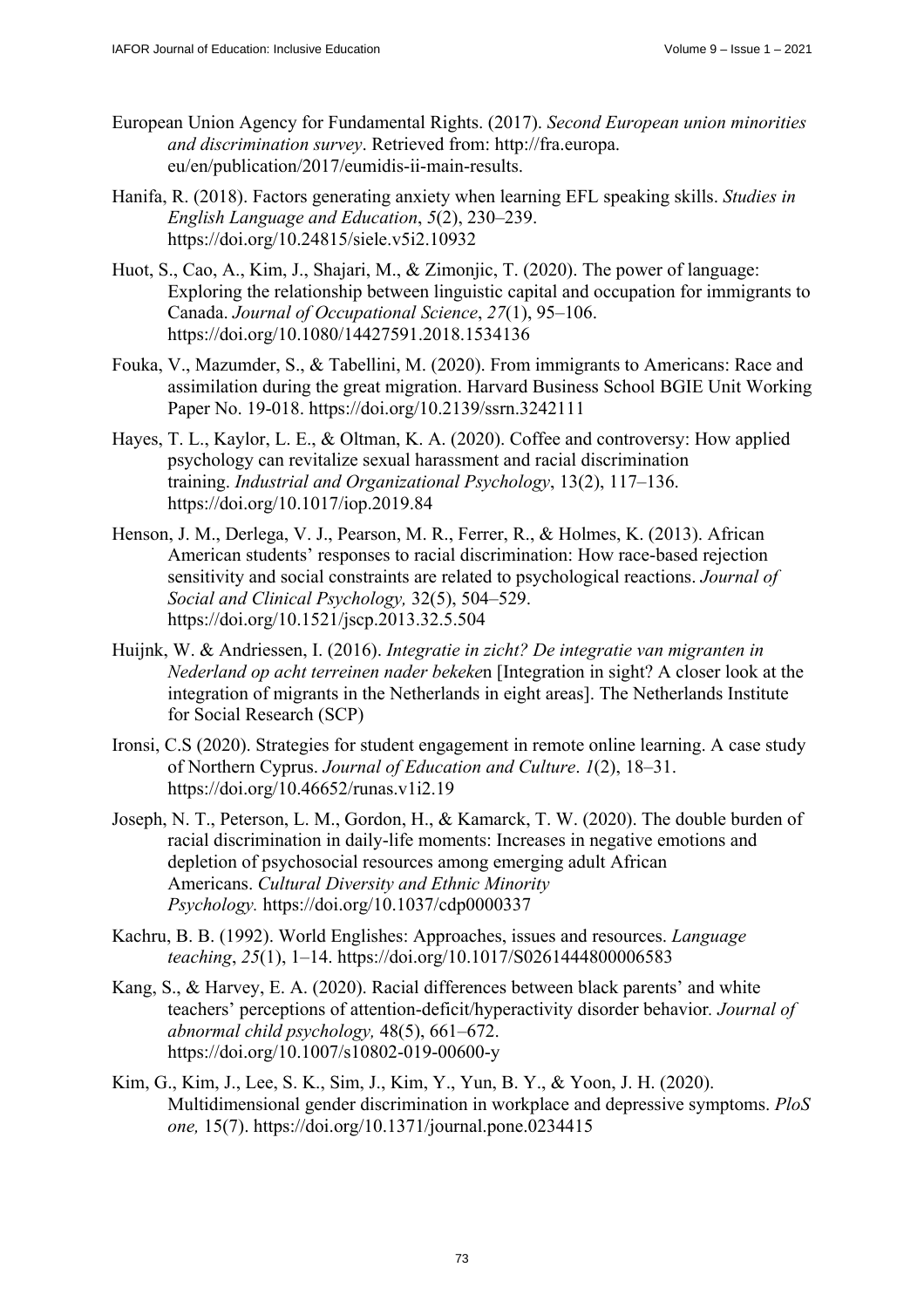- Maguire-Jack, K., Lanier, P., & Lombardi, B. (2020). Investigating racial differences in clusters of adverse childhood experiences. *American Journal of Orthopsychiatry*, 90(1), 106–114. [https://doi.org/10.1037/ort0000405.](https://doi.org/10.1037/ort0000405)
- Mosuga, T. J. (2020). The African immigrant in the American workplace: Understanding the implications of immigration & education. [Masters thesis, University of Pennsylvania]. University of Pennsylvania Scholarly Commons. [https://repository.upenn.edu/od\\_theses\\_mp/16/](https://repository.upenn.edu/od_theses_mp/16/)
- Newton, J., Oudghiri, S., Obenchain, K., & Phillion, J. (2020). Preservice teachers' understandings of social justice within the context of study abroad programs. *Theory into Practice*, 1–10.<https://doi.org/10.1080/00405841.2020.1739956>
- Organization for Economic Co-operation and Development. (2015). *OECD economic surveys Belgium*[, p. 26. Retrieved from: https:// www.oecd.org/eco/sur](https://www.oecd.org/eco/sur-veys/Overview_Belgium_2015_Eng.pdf)veys[/Overview\\_Belgium\\_2015\\_Eng.pdf](https://www.oecd.org/eco/sur-veys/Overview_Belgium_2015_Eng.pdf)
- Ousey, Graham C.; Kubrin, Charis E. (2013). Immigration and the changing nature of homicide in US cities, 1980–2010. *Journal of Quantitative Criminology*. *30*(3), 453– 83. <https://doi.org/10.1007/s10940-013-9210-5>
- Österreichischer Integrationsfonds. *Migration und arbeitslosigkeit* [Migration and unemployment]. (2016). Retrieved from: <https://www.integrationsfonds.at/fileadmin/content/AT/Downloads/Publikationen/Fac> t Sheet20 Migration und Arbeitslosig- keit.pdf
- Park, J. J., Kim, Y. K., Salazar, C., & Eagan, M. K. (2020). Racial discrimination and student-faculty interaction in STEM: Probing the mechanisms influencing inequality*. Journal of Diversity in Higher Education.* <https://doi.org/10.1037/dhe0000224>
- Parks, F. R., & Kennedy, J. H. (2007). The impact of race, physical attractiveness, and gender on education majors' and teachers' perceptions of student competence. *Journal of Black Studies*, *37*(6), 936–943. <https://doi.org/10.1177/0021934705285955>
- Pizarro, M., & Kohli, R. (2020). I stopped sleeping: Teachers of color and the impact of racial battle fatigue. *Urban Education*, 55(7), 967–991. <https://doi.org/10.1177/0042085918805788>
- Rao, Z., & Chen, H. (2020). Teachers' perceptions of difficulties in team teaching between local-and native-English-speaking teachers in EFL teaching. *Journal of Multilingual and Multicultural Development*, *41*(4), 333–347. <https://doi.org/10.1080/01434632.2019.1620753>
- Rattansi, A. (2020). *Racism: A very short introduction*. Oxford University Press.
- Reny, T. T., Valenzuela, A. A., & Collingwood, L. (2020). No, you're playing the race card: Testing the effects of anti‐black, Anti‐Latino, and Anti-immigrant appeals in the post‐ Obama Era*. Political Psychology*, 41(2), 283–302. <https://doi.org/10.1111/pops.12614>
- Riesenfelder A., Schelepa S. & Wetzel P. (2012). Beschäftigungssituation von migrant [Employment situation of migrants], pp. 44–53. Arbeiterkammer Wien [Vienna Chamber of Labor].
- Schlein, C. (2020). Critical and narrative research perspectives on in-service intercultural teaching. *Theory into Practice*, 59(3), 1–11. <https://doi.org/10.1080/00405841.2020.1740019>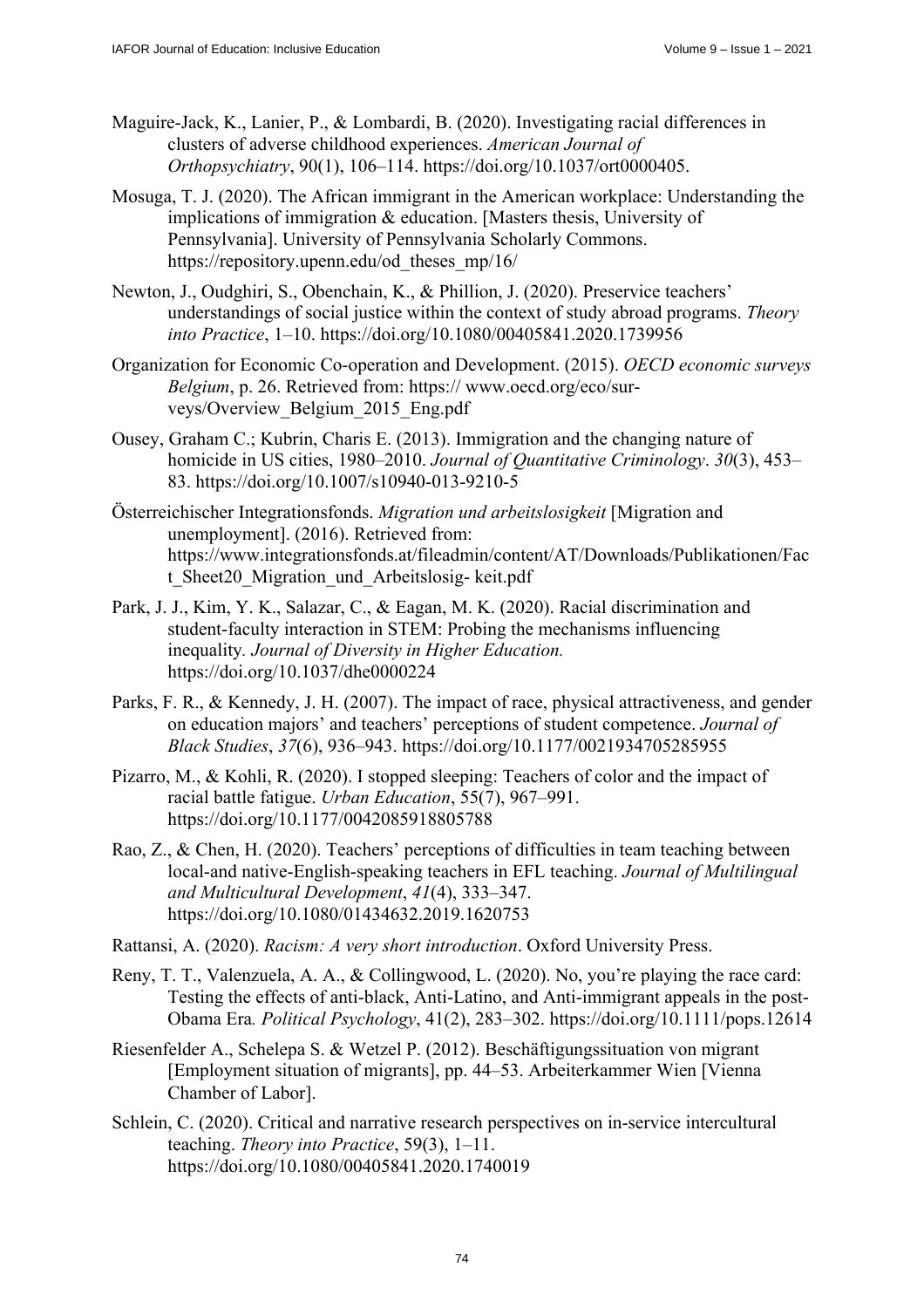- Sheehan, B. E., Derlega, V. J., Maduro, R. S., & Winstead, B. A. (2019). Prior experiences with racial discrimination predict psychological reactions to a recent incident of racebased rejection among African American university students. *Journal of Loss and Trauma, 24*(2), 115–128. <https://doi.org/10.1080/15325024.2018.1560639>
- Shum, C., Gatling, A., & Garlington, J. (2020). All people are created equal. Racial discrimination and its impact on hospitality career satisfaction. *International Journal of Hospitality Management,* 89, Article 102407. <https://doi.org/10.1016/j.ijhm.2019.102407>
- Small, M. L., & Pager, D. (2020). Sociological perspectives on racial discrimination. *Journal of Economic Perspectives,* 34(2), 49–67. <https://doi.org/10.1257/jep.34.2.49>
- Starck, J. G., Riddle, T., Sinclair, S., & Warikoo, N. (2020). Teachers are people too: Examining the racial bias of teachers compared to other American adults. *Educational Researcher*, 49(4), 273–284. <https://doi.org/10.3102/0013189X20912758>
- Statistik Austria. (2017). Bevölkerung mit migrationshintergrund im uberblick [Population in private households by migration background]. Retrieved from [http://www.statistik.at/web\\_de/statistiken/menschen\\_und\\_gesellschaft/bevoelkerung/](http://www.statistik.at/web_de/statistiken/menschen_und_gesellschaft/bevoelkerung/) bevoelkerungsstruktur/bevoelkerung\_nach\_migrationshintergrund/033240.html.
- Statistik (2017). Religionsgemeinschaften in Österreich [Religious communities in Austria]. Bundeskanzleramt Österreich [Federal Chancellery of Austria]. Retrieved from: <https://www.help.gv.at/Portal.Node/hlpd/public/content/82/Seite.820018.html>
- Statistik Austria (2017). Pressemitteilung [Press release], 11.604-164/17. Retrieved from: [https://www.statistik.at/web\\_de/statistiken/menschen\\_und\\_gesellschaft/bevoelkerung/](https://www.statistik.at/web_de/statistiken/menschen_und_gesellschaft/bevoelkerung/) 113946.html
- Tesfai, R., & Thomas, K. J. (2020). Dimensions of inequality: Black immigrants' occupational segregation in the United States. *Sociology of Race and Ethnicity*, *6*(1), 1–21. <https://doi.org/10.1177/2332649219844799>
- Wingfield, A. H., & Chavez, K. (2020). Getting in, getting hired, getting sideways looks: Organizational hierarchy and perceptions of racial discrimination. *American Sociological Review,* 85(1), 31–57. <https://doi.org/10.1177/0003122419894335>
- Woo, B., Maglalang, D. D., Ko, S., Park, M., Choi, Y., & Takeuchi, D. T. (2020). Racial discrimination, ethnic-racial socialization, and cultural identities among Asian American youths. *Cultural Diversity and Ethnic Minority Psychology*, 26(4), 447– 459. <https://doi.org/10.1037/cdp0000327>
- Udah, H., Singh, P., Hiruy, K., & Mwanri, L. (2019). African immigrants to Australia: Barriers and challenges to labor market success. *Journal of Asian and African Studies*, *54*(8), 1159–1174. <https://doi.org/10.1177/0021909619861788>
- United Nations (2015). *Report of the working group of experts on people of African descent on its sixteenth session. Mission to the Netherlands*. Retrieved from: [http://www.ohchr.org/EN/Countries/ENACARegion/Pages/ NL](http://www.ohchr.org/EN/Countries/ENACARegion/Pages/)Index.aspx
- Zhou, M., Xu, T., & Shenasi, S. (2016). Entrepreneurship and interracial dynamics: a case study of self-employed Africans and Chinese in Guangzhou, China. *Ethnic and Racial Studies*, *39*(9), 1566–1586. <https://doi.org/10.1080/01419870.2015.1125008>